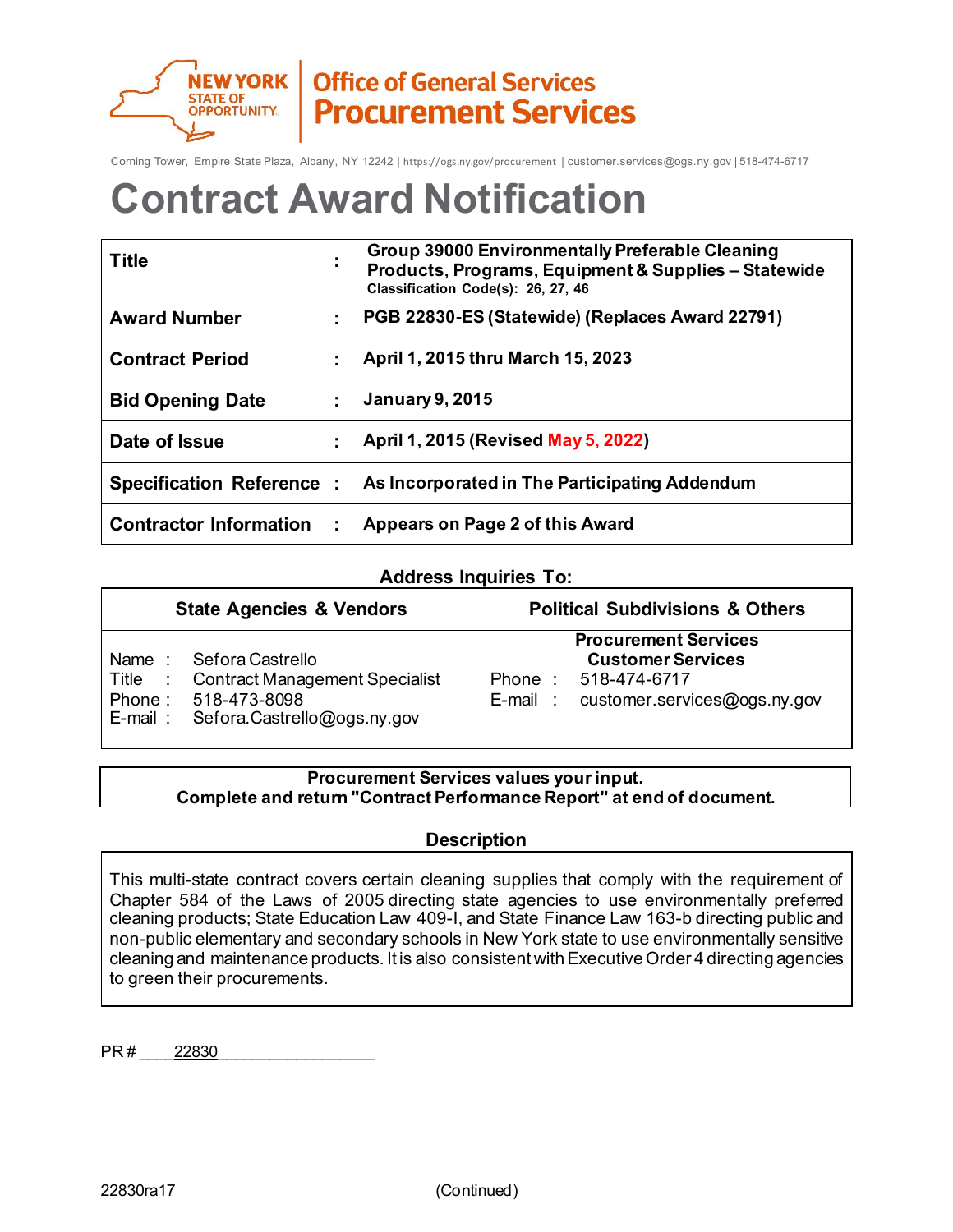| <b>CONTRACT#</b>                 | <b>CONTRACTOR &amp; ADDRESS</b>                                                     | <b>TELEPHONE#</b> | FED.IDENT#/<br><b>NYS VENDOR#</b>       |
|----------------------------------|-------------------------------------------------------------------------------------|-------------------|-----------------------------------------|
| PC66828                          | Corr Distributors Inc.<br>89 Pearce Avenue<br>Tonawanda, NY 14150                   | 716-873-8323      | 16-1117762<br>1000007775                |
| PC66831                          | Hillyard, Inc.<br>125 Rawson Road<br>Victor, NY 14564                               | 800-695-5336      | 44-0522196<br>1000009363                |
| PC68990<br>LAPSED                | <b>Next-Gen Supply Group LLC</b><br>11 Norfolk Street<br>Mansfield, MA02048         | 617-448-1975      | 84-2181309<br>1100240135                |
| <b>PC66835</b><br><b>EXPIRED</b> | Staples Contract & Commercial LLC<br>50 Methodist Hill Drive<br>Rochester, NY 14623 | 845-240-2463      | <u> 04.3300816</u><br><u>1000005286</u> |
| PC66836                          | <b>Veritiv Operating Company</b><br>4501 Westport Dr.<br>Mechanicsburg, PA 17055    | 717-612-6173      | 13-5369500<br>1000027102                |
| PC67690                          | W.B. Mason Co., Inc.<br>59 Centre Street<br>Brockton, MA 02301                      | 888-926-2766      | 04-2455641<br>1000011030                |

#### **NOTE: See individual contract items to determine actual awardees.**

### Cash Discount, If Shown, Should be Given Special Attention. **INVOICES MUST BE SENT DIRECTLY TO THE ORDERING AGENCY FOR PAYMENT. (See "Contract Payments" and "Electronic Payments" in this document.)**

AGENCIES SHOULD NOTIFY NEW YORK STATE PROCUREMENTSERVICES PROMPTLY IF THE CONTRACTOR FAILS TO MEET DELIVERY OR OTHER TERMS OF THIS CONTRACT. PRODUCTS OR SERVICES WHICH DO NOT COMPLY WITH THE SPECIFICATIONS OR ARE OTHERWISE UNSATISFACTORY TO THE AGENCY SHOULD ALSO BE REPORTED TO PROCUREMENTSERVICES.

#### SMALL, MINORITY AND WOMEN-OWNED BUSINESSES:

The letters SB listed under the Contract Number indicate the contractor is a NYS small business. Additionally, the letters MBE and WBE indicate the contractor is a Minority-owned Business Enterprise and/or Woman-owned Business Enterprise.

#### RECYCLED, REMANUFACTURED AND ENERGY EFFICIENT PRODUCTS:

Procurement Services supports and encourages the purchase of recycled, remanufactured, energy efficient and "energy star" products. If one of the following codes appears as a suffix in the Award Number or is noted under the individual Contract Number(s) in this Contract Award Notification, please look at the individual awarded items for more information on products meeting the suffix description.

| RS, RP, RA | Recycled                         |
|------------|----------------------------------|
| RM         | Remanufactured                   |
| <b>SW</b>  | Solid Waste Impact               |
| FF         | <b>Energy Efficient</b>          |
| F*         | <b>EPA Energy Star</b>           |
| 25         | <b>Environmentally Sensitive</b> |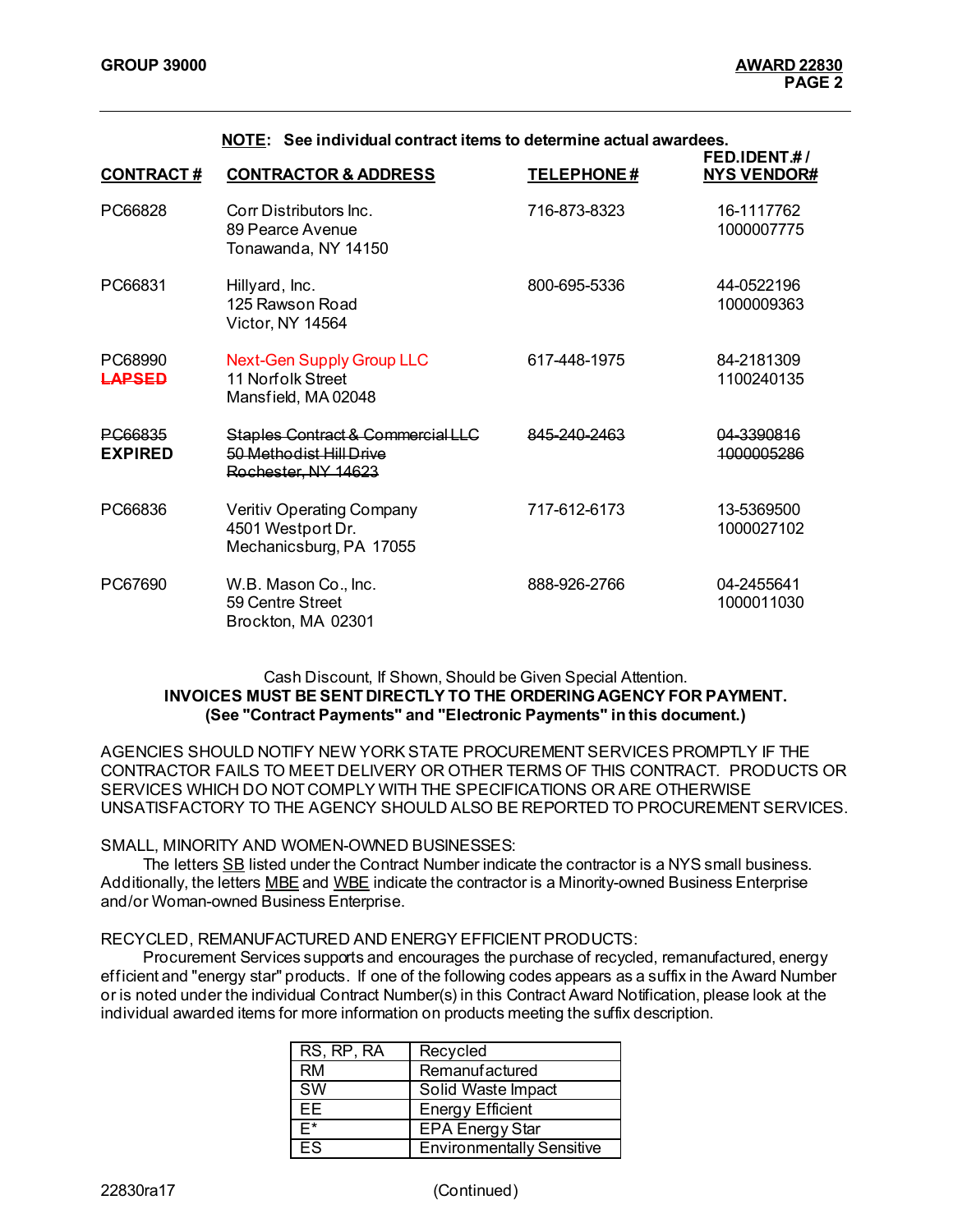## NOTE TO AUTHORIZED USERS:

When placing purchase orders under the contract(s), the authorized user should be familiar with and follow the terms and conditions governing its use which usually appears at the end of this document. The authorized user is accountable and responsible for compliance with the requirements of public procurement processes. The authorized user must periodically sample the results of its procurements to determine its compliance. In sampling its procurements, an authorized user should test for reasonableness of results to ensure that such results can withstand public scrutiny.

The authorized user, when purchasing from OGS contracts, should hold the contractor accountable for contract compliance and meeting the contract terms, conditions, specifications, and other requirements. Also, in recognition of market fluctuations over time, authorized users are encouraged to seek improved pricing whenever possible.

Authorized users have the responsibility to document purchases, particularly when using OGS multiple award contracts for the same or similar product(s)/service(s), which should include:

- a statement of need and associated requirements,
- a summary of the contract alternatives considered for the purchase,
- the reason(s) supporting the resulting purchase (e.g., show the basis for the selection among multiple contracts at the time of purchase was the most practical and economical alternative and was in the best interests of the State).